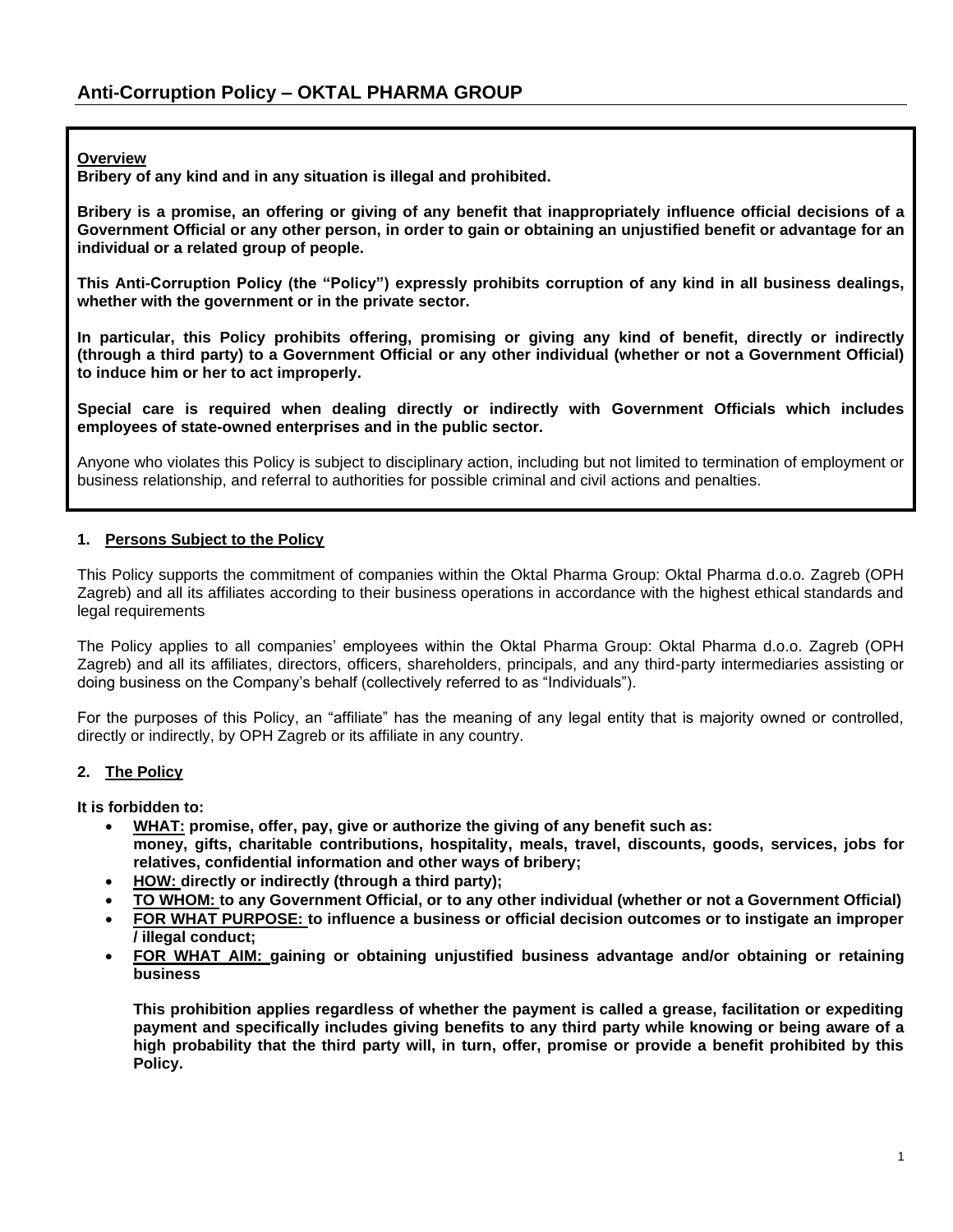# **3. Key Definitions**

**Benefit (Anything of Value)** – Any item of tangible or intangible value, broadly defined, in any form, including but not limited to cash, cash equivalents (loans, scholarships, gift cards, gift certificates and merchandise discounts), gifts, charitable contribution travel, lodging, meals, travels, discounts, merchandise, services, jobs for relatives, confidential information, and any other thing of value that may be deemed as a bribe.

**Government Official** – Refers to any public or elected official, officer, employee, or person acting on behalf of a:

- national, provincial, or local government,
- state-owned or state-controlled company,
- public international organization,
- political party.

Examples include, but are not limited to: issuers of government permits, approvals or licenses; the hospital managements and health professionals employed by state-owned hospitals / county or city-owned hospitals, county or city-owned pharmacies, employees of state / county / city-owned companies, customs officers, tax officials, ministers, officials and officers of the judiciary, representatives of foreign governments.

**Health professionals (HCP)** – People who have medical education and professionally, as an employees in hospitals, pharmacies, health centers, etc. participate in providing health care to individuals, regardless of whether they work in a public or private institution.

Healthcare professionals working in government institutions are considered Government Officials.

**Business Partner** – Any natural or legal person with whom the Company makes business contact. In the context of this Policy, other companies within the Group and their employees are not considered business partners.

**Third party** - **Any** individual or legal entity engaged by the Company who is expected to interact with Government Officials on behalf of the Company. Examples include, but are not limited to: agents, intermediaries, advisors, consultants, representatives, lawyers, accountants.

# **4. Books and Records**

The Company requires that a system of adequate internal accounting controls be maintained, and Individuals are expected to report and reflect all transactions fairly, accurately and in reasonable detail in the Company's books and records. Books and records must not contain any false or misleading statements or entries, and transactions should never be misclassified as to accounts, departments or accounting period. Documentation supporting all transactions should be accurate, appropriate and reasonably detailed, and should be kept in accordance with the Company's records and information management positive policies.

#### **5. Gifts and Business Hospitality**

Business decisions should be based on the principles of fair competition. The offer or acceptance of gifts or business hospitality can create an impression that business decisions are being influenced by other factors. Gifts or business hospitality should never be offered or accepted for improper purposes.

Expenditures directly related to the promotion or demonstration of the Company's business products or services may be acceptable if they are reasonable and are not made to secure an improper and / or undue advantage.

However, nothing should be promised, offered, paid, given or approved to be given to a Government Official, or to any other person, if it could reasonably be perceived as an attempt to influence for an unprecedented business advantage in obtaining or retaining a job, or if it would adversely affect the Company's reputation.

The principles underlying this Policy must be followed regardless of the monetary value of anything given to a Government Official or any other third party.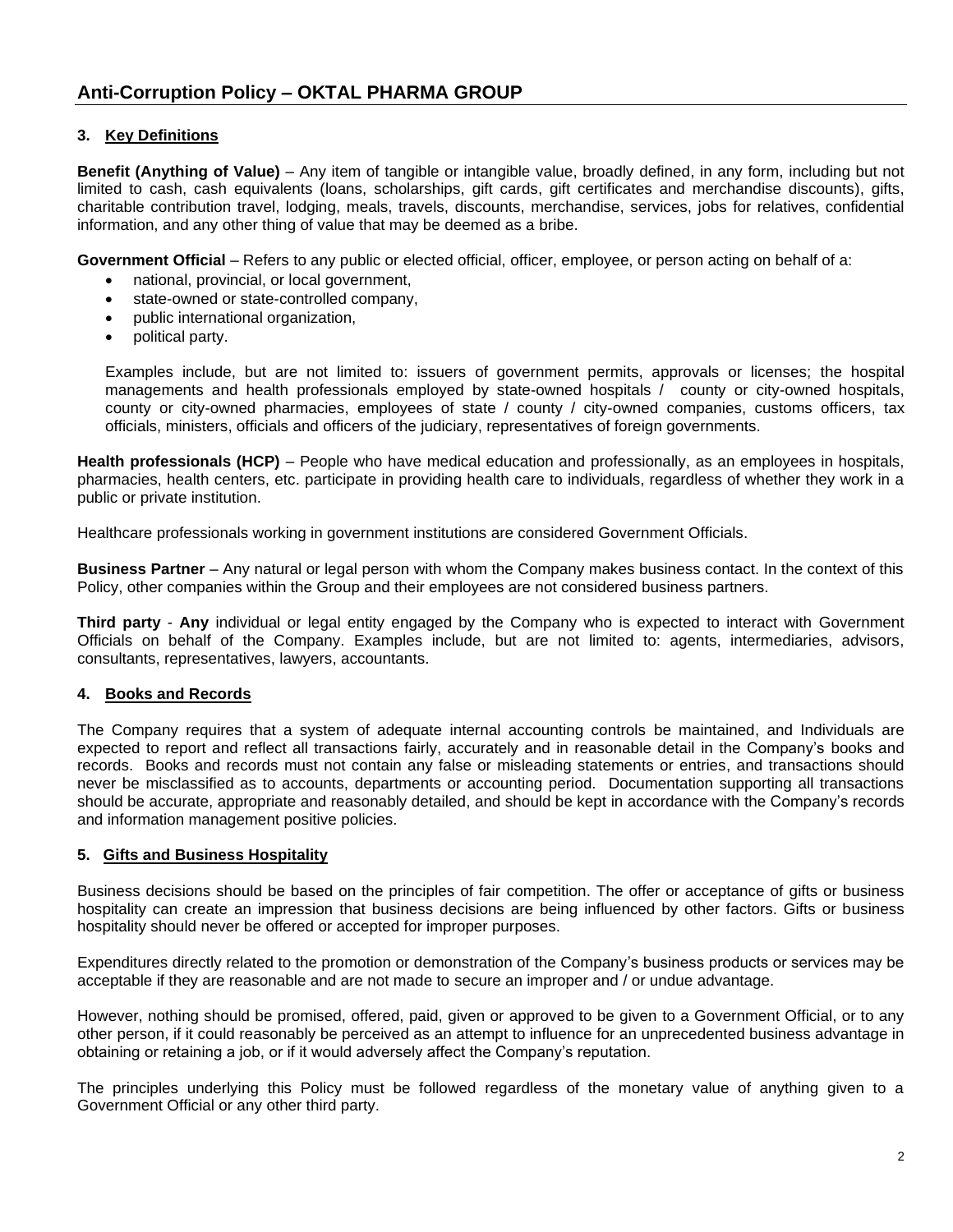# Gifts:

• Money and money equivalents, regardless of their monetary value, rights and services given or accepted without compensation (charge) or an expectation of reciprocity.

Business Hospitality – includes business hospitality and support for Health Care Professional travels.

- Business Entertainment
	- o Business conditioned entertainment for Government Officials, Health Care Professionals and Business Partners in the form of meals, drinks, receptions and business events.
- Health Care Professional travels
	- $\circ$  Support for professional training of Health Care Professionals in the form of registration costs, accommodation, transport, etc., all related to travel of Health Care Professionals to professional medical congresses in the country and abroad.

## Gifts and Business Hospitality should be:

- consistent with all laws and regulations, and Company's internal acts;
- consistent with the Company's business interests;
- consistent with customary business practices;
- not excessive by local or industry standards;
- not in the form of cash or cash equivalents, regardless of the amount or the recipient;
- infrequent in occurrence;
- given and accepted without an expectation of reciprocity;
- Recorded in accurate, appropriate, and reasonably detailed documentation.

The procedure for approving expenses for gifts and business hospitality is carried out in accordance with the Company's internal acts.

Employees may not use personal resources or third parties to circumvent the requirements set out in this Policy.

# **5. Donations**

As a socially responsible legal entity, the Company donates part of its earnings for humanitarian, cultural and other general useful purposes, bearing in mind the social responsibility, moral and professional ethics principles it stands for.

Donations must be made without any past, present or future commitment by the recipient to the Company as a donor, or the expressed or implied intention to obtain or maintain a business relationship between the donor and the recipient and / or the donor and any person having a status of employee, member, a person duly appointed to conduct the business of the recipient or to perform any business directly or indirectly related to the donation recipient's activities or to obtain any business advantage for the donor.

Decisions on donations are made in accordance with the procedure prescribed by the Company's internal act.